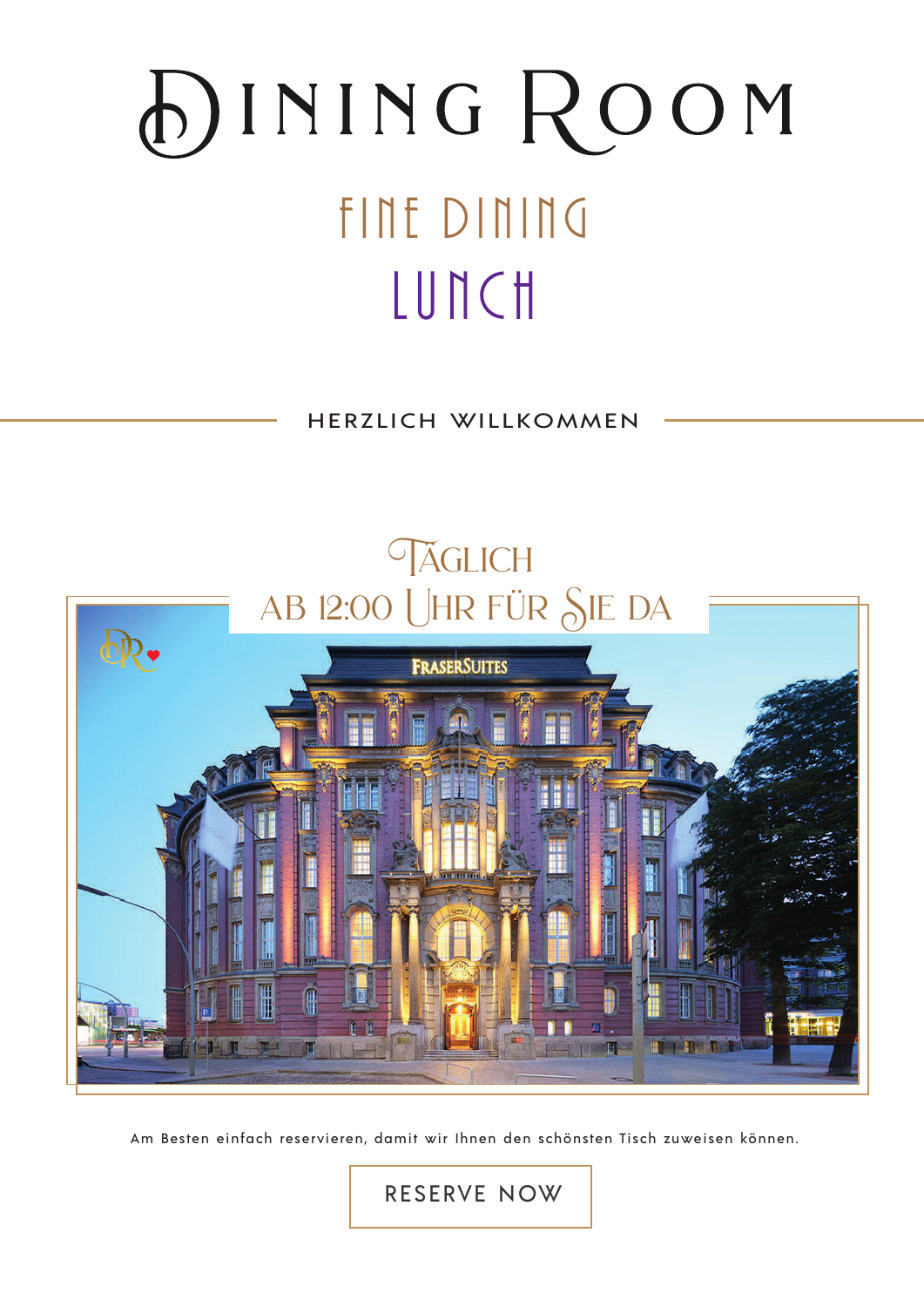## UNSER BEKANNTES LUNCH SPECIAL

Lunchkarte bis 31.08. jeden Mittag 12:00-14:30



VORSPEISE UND HAUPTGANG 19.50

VORSPEISE

SUNSHINE SOUP 5.50

Pfifferlings Consomme mit Schnittlauch, Kräuter Crème Fraîche und Crêpe

### SUMMER TIME SALAD 5.50

mit Lavendel-Honig-Dressing, Pfirsich Rucola und Palmherzen

HAUPTGÄNGE

### LITTLE ITALY STEAK TAGLIATA

### kurzgebratenes Rumpsteak 15.00

mit Parmesan, Rucola, Tomaten, Trüffeldressing, kanarischen Kartoffeln und Mojo Rojo Sauce

### CUBAN SNAPPER

### in Chili mariniert 15.00

mit Spicy Cole Slaw, Ananas-Minz-Salsa, Süßkartoffelpüree und Kokosnuss-Curry Schaum

### STRAWBERRY SUMMER BOWL

Erfrischender Couscous 15.00

Basilikumsalat

mit marinierten Erdbeeren, Mozzarella, Wassermelone, Passionsfrucht und

### MATJES FILET No. 2

mit gebratenen Pfifferlingen 15.00

und Apfel-Gurken-Salat, Bratkartoffeln sowie unsererem beliebten Green Goddess Dressing aus 1920

### AHI AHI TUNA TATAR vom Gelbflossen-Thunfisch 15.00

mit Chipotle-Limetten, Avocado, Mango-Chutney und Koriander-Saat

**'People who love to eat are always the best people.'**

*Julia Child*

## SAISON SPECIALS

| DINING ROOM SCHNITZEL mit Pfifferlingen a la Creme<br>in Butter geschwenkt mit Bratkartoffeln                                  | 20.00 |
|--------------------------------------------------------------------------------------------------------------------------------|-------|
| THE GOLDEN SPAGHETTINI mit gebratenen Pfifferlingen<br>mit Basilikum-Pesto, grünem Spargel, Parmesan und geschmolzenen Tomaten | 19.00 |
| KALBSFILET BŒUF STROGANOFF in Cognac Creme Fraîche                                                                             | 23.00 |

gebratene Kalbsfiletstreifen mit Kartoffelpüree, Champignons und Schalotten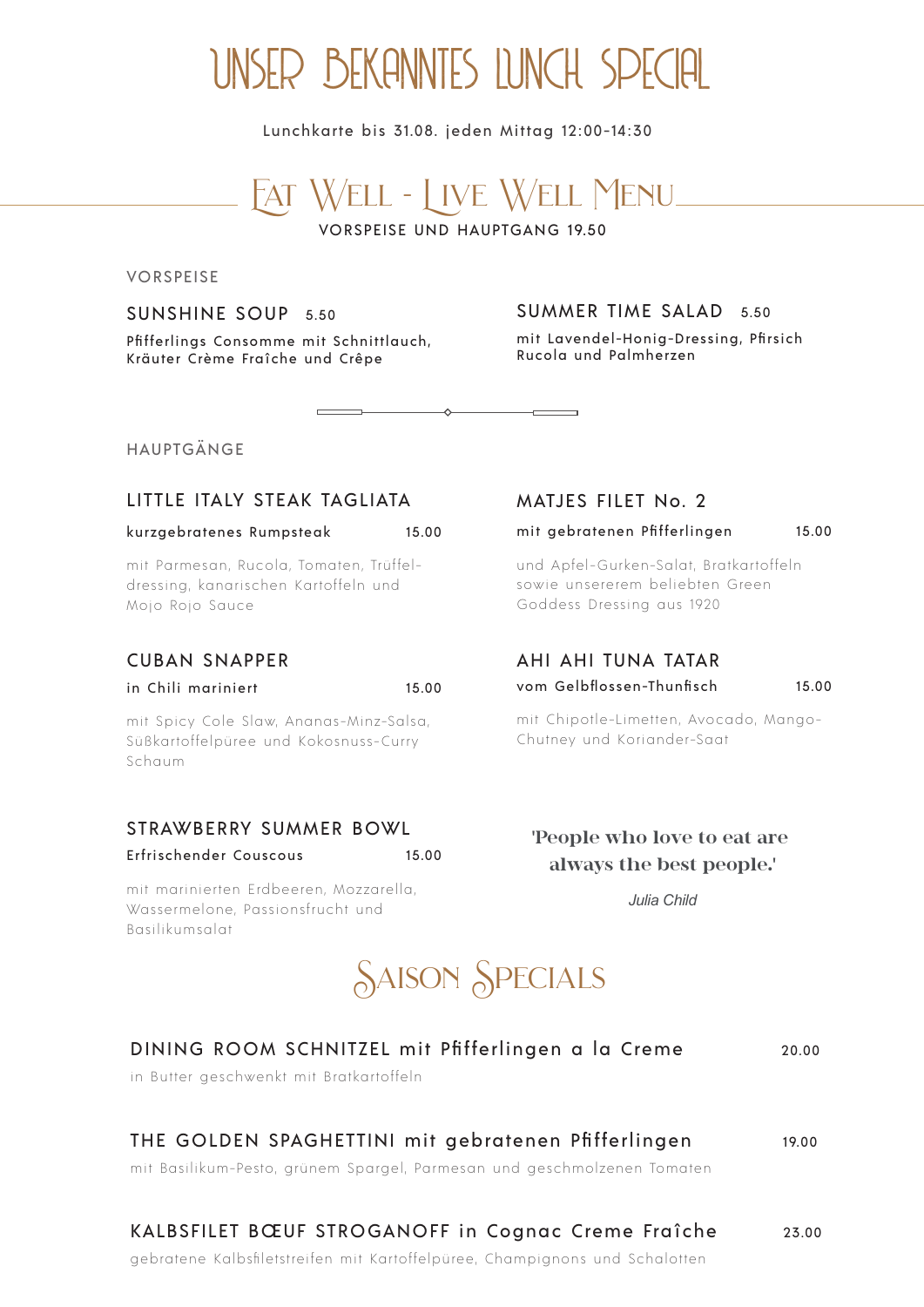

### WESTCOAST TUNA CEVICHE 22

Zitronengras, Jalapeno, Avocado, Süsskartoffelchip

### BEEF TATAR »BUCKINGHAM STYLE« 25

Cognac, Eigelb geräuchert, Lauch, Trüffelmayo, Crispy Haus-Baguette, Senfsaat

### HARRY's NY BEEF CARPACCIO 19

hand cut, Trüffel-Aioli, Rucola, Aged Parmesan

### TAVERN ON THE GREEN TATAR 19

Avocado-Mango Tatar, Tomaten, Bagelchip, Super Seed Granola

### NY DELI SALAD MIT TIGERGARNELEN 23

Leichte Blattsalate, Spicy Cole Slaw, Tomate, mit Chunky Blue Cheese-, Ranch, Caesar oder Champagner-Vinaigrette Dressing

### I PALM HEARTS 24

Marinierte gebratene Palmenherzen mit knusprigen grünen Tomaten, Zitrusfrüchten, Granatapfel und Spicy Ranch Dressing

### NEW ENGLAND CRAB CAKE 24

Original Königskrabben Crab Cake, Zucker-Mais-Succotash Ragout, Spicy Chipotle Sauce

| MAINE LOBSTER HUMMERSUPPE | 19 |
|---------------------------|----|
| mit Mango, Apfel, Cognac  |    |

### CHANTERELLE SOUP 19

Klare Pfifferlings-Essenz mit Schnittlauch-Kräutercreme-Crêpe und Sommertrüffel



| »GREAT GATSBY« HUMMER COCKTAIL Hummer-Medaillons, Thousand Island, Römersalat, Avocado             | 35 |
|----------------------------------------------------------------------------------------------------|----|
| FAT GOOSE FOIE GRAS PARFAIT Happy Foie Gras*, Bitterschokolade, Sauerkirschen, Mandeln, Brioche 30 |    |
| AUSTERN »NATUR« 3 Stück Fines de Claire frische Zitrone, Tabasco, Schalottenvinaigrette            | 18 |
| AUSTERN »ROCKEFELLER« 3 Stück Fines de Claire gratiniert mit Pernod-Spinat, Hollandaise, Gruyere   | 22 |
| COQUILLES ST JACQUES mit Pfirsich, Parmaschinken, Basil, Königskrabbenschaum                       | 26 |
| KAVIAR OSSIETRA MALOSSOL 30g Mini-Blinis, weiße Schokoladen-Ganache, Creme-Fraiche, Chips          | 79 |

## GREAT FEEL GOOD DISHES

### HAWAIIAN COCONUT PRAWNS 22

Black Tiger Garnelen in Crispy Kokosnuss-Panko, Lemon Chilisauce, Spicy Cole Slaw

### PASTA A LA PRESSE 34

Handgepresste Spaghettini mit Champagner-Trüffel-Sauce , Parmesan und frischem Trüffel

### THE REAL PAN PIZZA qb 11

Unsere Lieblings-Pan-Pizza aus Brooklyn mit karamellisiertem luftigen knusprigen Boden, Büffelmozzarella , Tomaten und Fine Dining Toppings-Upgrades zum selber gestalten

### THE SEA SERPENT PAN PIZZA 28

mit gegrilltem Octopus, gebratenen Tigergarnelen, Avocado und Cherrytomaten

### THE EMPIRE STATE BURGER 220g 24

ANGUS-Beef oder BEYOND MEAT Steakpatty, hausgemachtes Brioche-Bun, Tomate, Gurke, Romana, Smoked Aioli, Zwiebel-Jam, Crunchy Pommes Frites

### »UPPER EAST« ESCALOPE SCHNITZEL 2 9

in Butter geschwenkt mit Butterkartoffeln, Sauce Hollandaise, eingelegte Zitrone und Cranberrychutney

### THE STEAK PAN PIZZA 29

mit gebratenen zarten Rinderfiletstreifen, Jalapeños, Büffelmozzarella, gerösteten Zwiebeln und leckerer Hollandaise

### THE BLACK & WHITE PAN PIZZA 34

mit frischem gehobelten Trüffel, Büffelmozzarella, Trompetenpilzen und Kalamata Olivenöl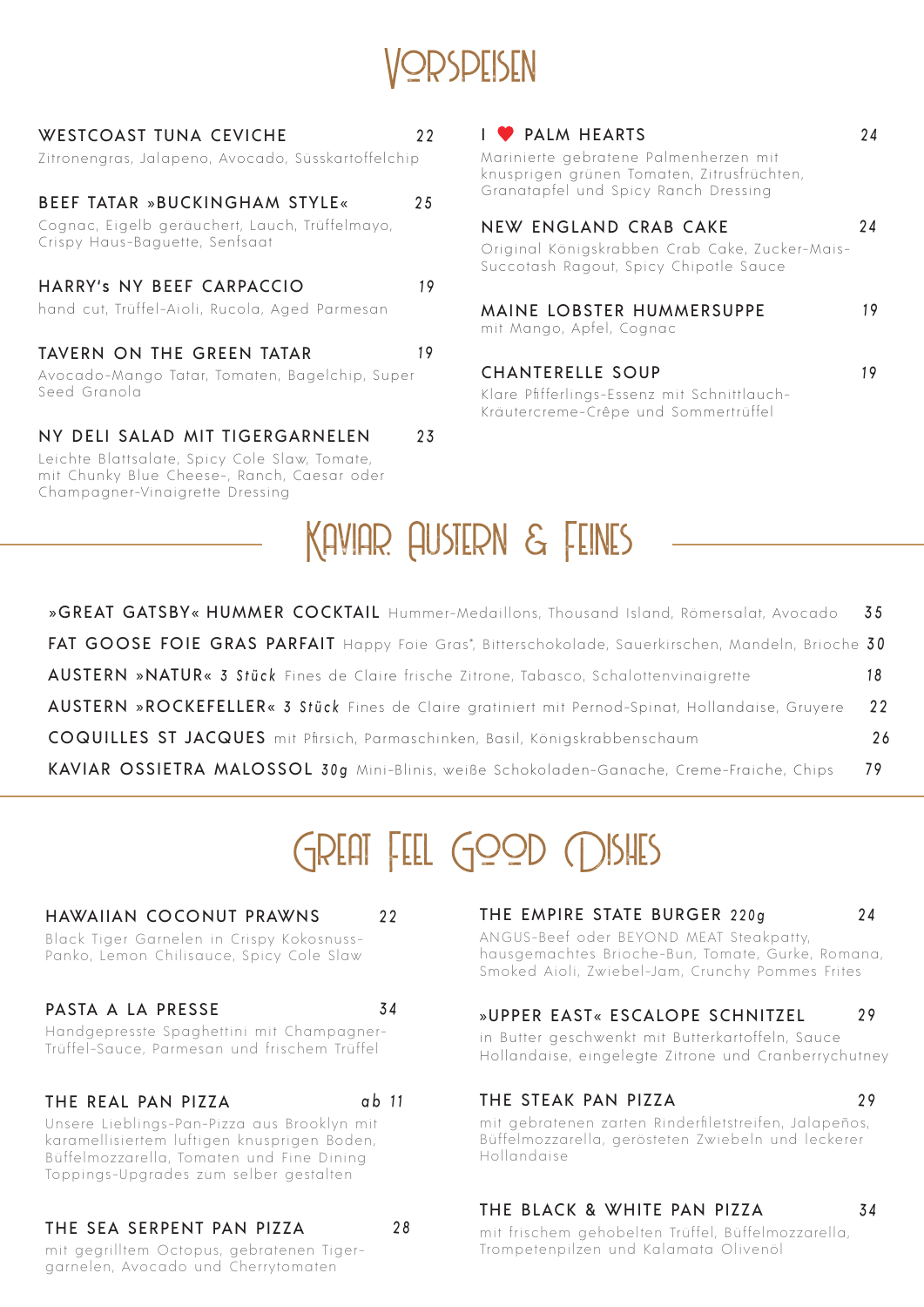## Unsere Highlights zum Geniessen

### »THE KING OF THE SEA« SEAFOOD PLATTE

### ab zwei Personen, pro Person 8 9

Hummer klassisch, Hummer Thermidor, Austern Rockefeller, Crispy Tigergarnelen, Prawn Cocktail, Königskrabbenbein, Jacobsmuscheln, Pulpo, peruanisches Thunfisch Ceviche, Wakame, Cole Slaw und Haus-Dip Selektion Upgrade mit 30g eisgekühltem Kaviar Malossol <sup>+</sup> 7 0



### WAGYU »SHABU SHABU STYLE«

### rohe Wagyu Scheiben von Jack's Creek 99

mit heißem Wagyu Dashi - Einfach Großartig! Mit Udong Nudeln, Edamame, Asia Pilzen, konfiertem Soja-Eigelb und Spicy Cole Slaw

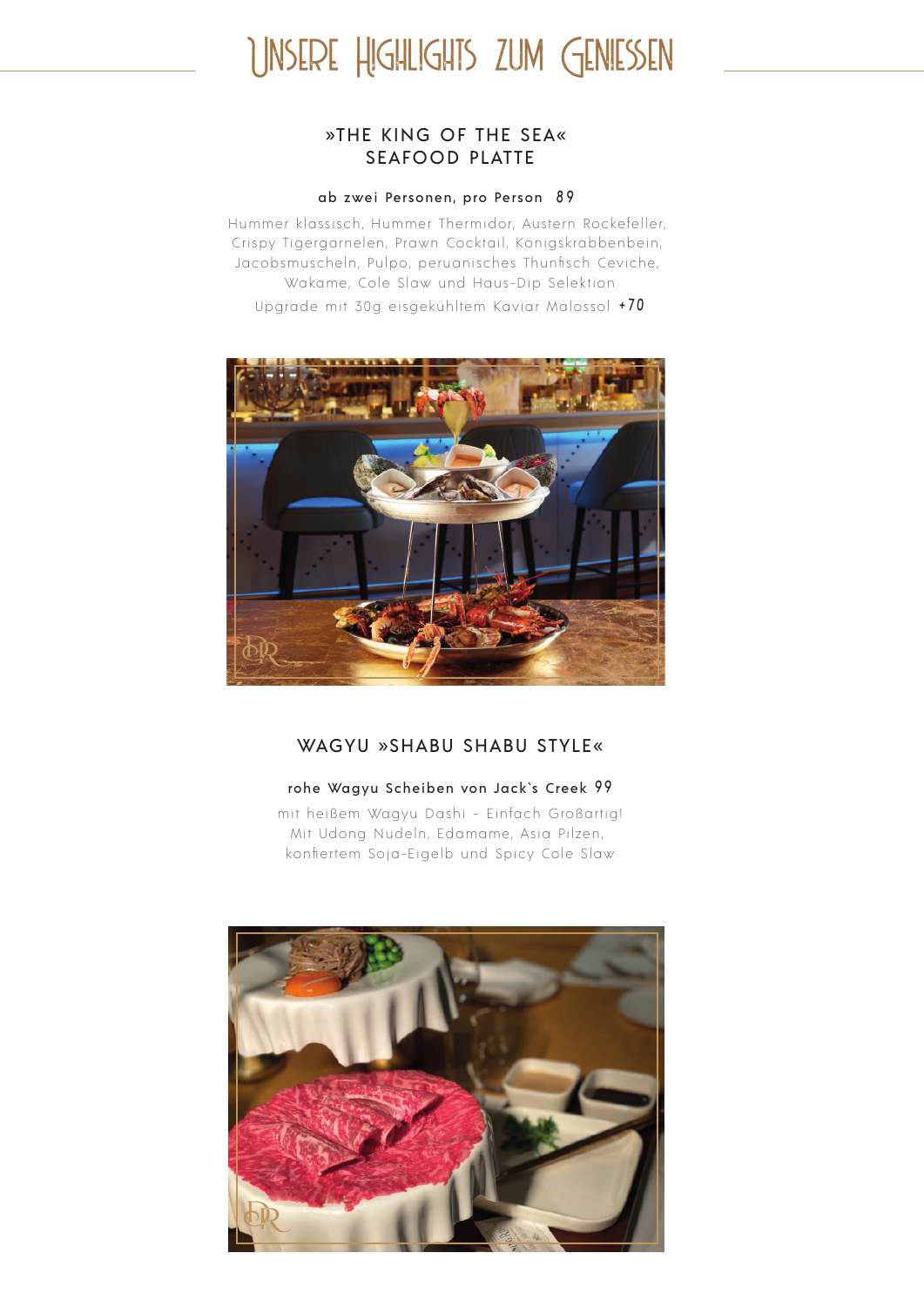

### UNSERE KLASSIKER MIT 48 STD. VORBESTELLUNG

Gerne bereiten wir für Ihren Abend individuell vor

### POULET EN VESSIE

### Das saftigste Geflügel der Welt in der Schweinblase gegart 79

vom Vater der Nouvelle Cuisine Fernand Point in Sherry-Trüffelbutter gegarte Rhode Island Poularde, mit Trüffel, Datteln, Pancetta, Waldpilze, Happy Foie Gras\* Trüffelmousseline, haricot vertes Bohnen, Trüffel-Jus



### FILET »WELLINGTON«

### ab zwei Personen, pro Person 8 9

"It's a riddle wrapped in a mystery inside an enigma" Winston Churchill 500g Rinderfilet, knuspriger Blätterteig , Trüffel , Waldpilze , Wirsing , Bohnen , Bordelais Jus

### LOUP DE MER »A LA DUCASSE«

### ab zwei Personen, pro Person 79

in Meersalz-Brotteig-Kruste sanft gegarter Wildfang Loup de Mer mit Zitronen-Thymian, Rosmarin, Orange und Fenchel aromatisiert

### THE DINING ROOM DUCK FOR 2

unsere beliebten ganzen Freiland Enten für 2 Personen, pro Person 5 9

»KLASSISCH« knusprig mit Manhattan Kirschen »UMAMI DUCK« lackiert mit unserer 5-Spice Umami Marinade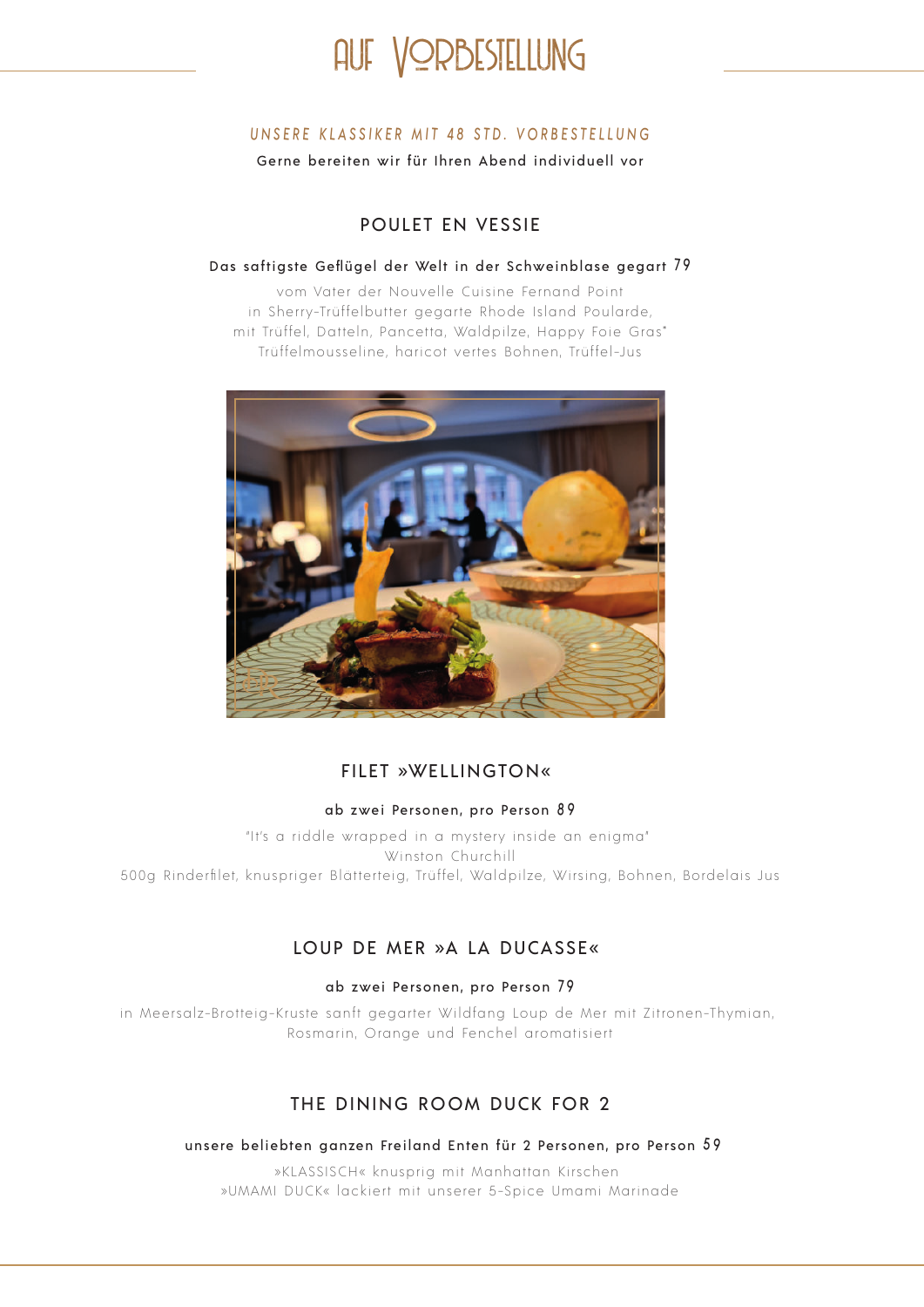## Unser Seafood, Fisch & Hummer

| SPICA RED SNAPPER FILET<br>mit Zitronengras und Chili Atlantik-Snapper<br>mit Ananas-Mojito-Chutney | 26 |
|-----------------------------------------------------------------------------------------------------|----|
| AHI AHI TUNA TUNA<br>blackened Cajun-Spiced Gelbflossen-<br>Thunfischsteak                          | 32 |
| FILET DE SOLE »MOUNTBATTEN« pro Person<br>800g Soozungo quf dor Gräto mit gratinierten Kartoffe     | 69 |

800g Seezunge auf der Gräte mit gratinierten Kartoffel-Schuppen, getrüffelten Neuen Königskartoffeln und Prince of Wales Pernod Beurre blanc, für 2 Personen

LONG ISLAND LOBSTER 550-600g 69 Unser Hummer mit NY Deli Salad, Haus-Baguette und

KLASSISCH mit Cocktailsauce, Butter, Aioli

ROCKEFELLER mit Spinat, Pernod, Hollandaise 75

 A LA NEWBERG mit einer Cognac-Eigelb Bisque, geschmortem Lauch, Pilzen und Brioche 75



## Unsere Prime Steaks & More

27

### PASTRAMI-STEAK 250g SIGNATURE

Un ser bekanntestes - 3 Tage mariniert, in Pfeffer-Koriander gebeizt und geschmort - mal was Anderes

### THE GRILLED WATERMELON STEAK (V) 34

Geräucherte , karamellisierte , geröstete Wassermelone mit Feta und Pinienkernen

### THE UPPER EAST ESCALOPE 30

Unser Signature Schnitzel in Butter geschwenkt mit Crunchy Pommes, Sauce Hollandaise, eingelegter Zitrone und Cranberry Chutney

WISCONSIN KALBSFILET 34 auf den Punkt gegartes Kalbsfilet in einer Parmesan-Pfifferlingskruste

### US ANGUS RINDERFILET 250g 41

zart und saftig, wie in es sein soll

KLASSISCH gegrillt nach Ihrem Wunsch

CHINATOWN SIGNATURE Unser beliebtestes Filet - in Hoisin-Austernsauce aromatisiert -UMAMI Pur **44** 

### WHEN THE LION IS HUNGRY, HE ENTS UPGRADE YOUR TURE

ALS »DUKE'S WAY« MIT GEBRATENER HAPPY FOIE GRAS' +24 ALS »SURF & TURF« WAY MIT 1/2 HUMMER + 29 ALS »THE ROYAL CUT« MIT 24K BLATTGOLD +60